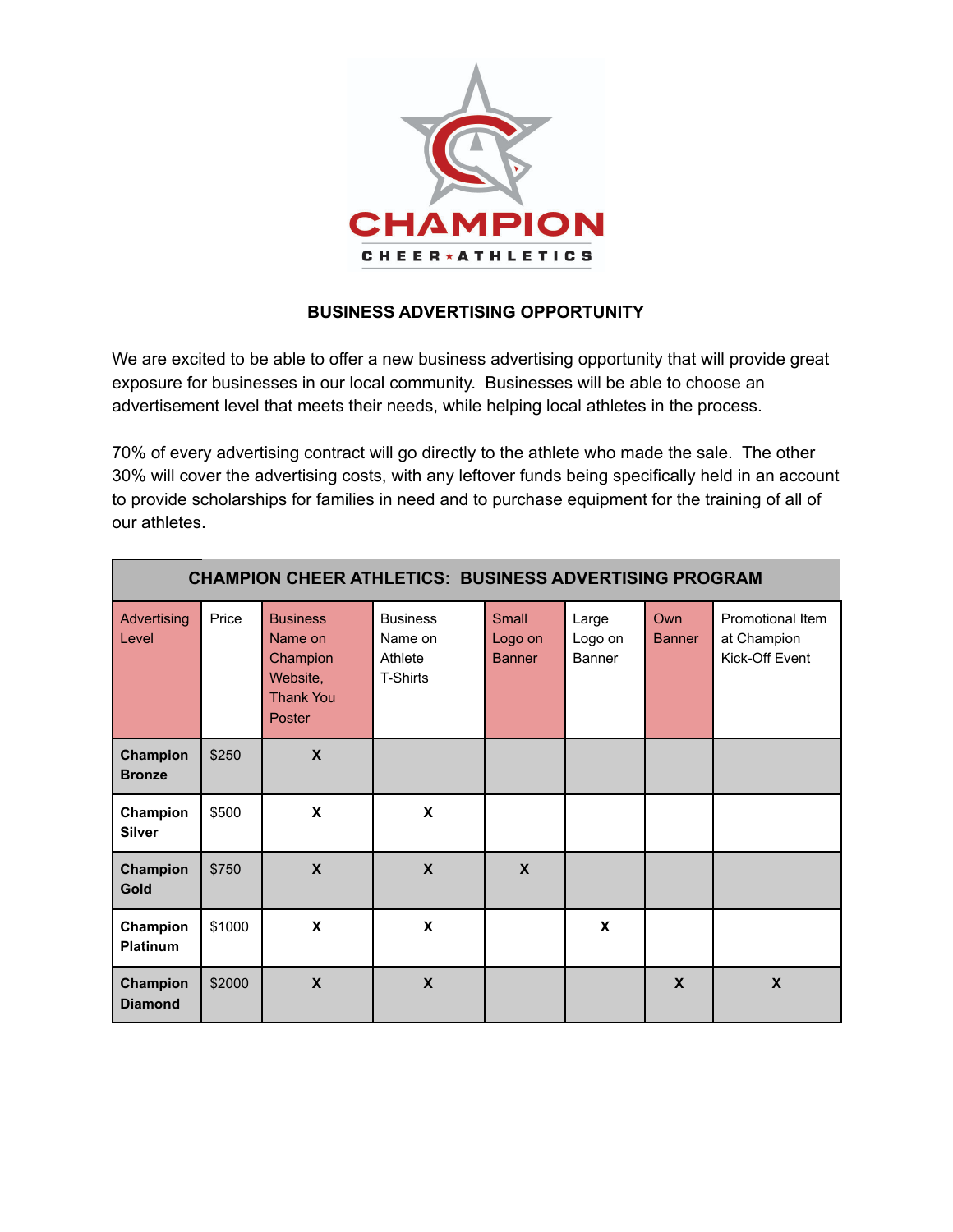

# **2022-2023 Advertising Agreement Form**

| Please mark the advertising level that your business has selected: |                                                                                   |  |  |  |  |
|--------------------------------------------------------------------|-----------------------------------------------------------------------------------|--|--|--|--|
| ________ Champion Bronze (\$250)                                   | Champion Platinum (\$1000)                                                        |  |  |  |  |
| Champion Silver (\$500)                                            | Champion Diamond (\$2000)                                                         |  |  |  |  |
| Champion Gold (\$750)                                              |                                                                                   |  |  |  |  |
|                                                                    |                                                                                   |  |  |  |  |
|                                                                    |                                                                                   |  |  |  |  |
| Payment information:                                               |                                                                                   |  |  |  |  |
| $\frac{1}{2}$ Check # $\frac{1}{2}$                                |                                                                                   |  |  |  |  |
|                                                                    | Credit Card: Please call me at ______________________ to run a CC over the phone. |  |  |  |  |
|                                                                    |                                                                                   |  |  |  |  |
|                                                                    |                                                                                   |  |  |  |  |

*Referring Athlete:* \_\_\_\_\_\_\_\_\_\_\_\_\_\_\_\_\_\_\_\_\_\_\_\_\_\_\_\_\_\_\_\_\_\_\_\_\_\_\_\_\_\_\_\_\_\_\_\_\_\_\_\_\_\_\_\_\_\_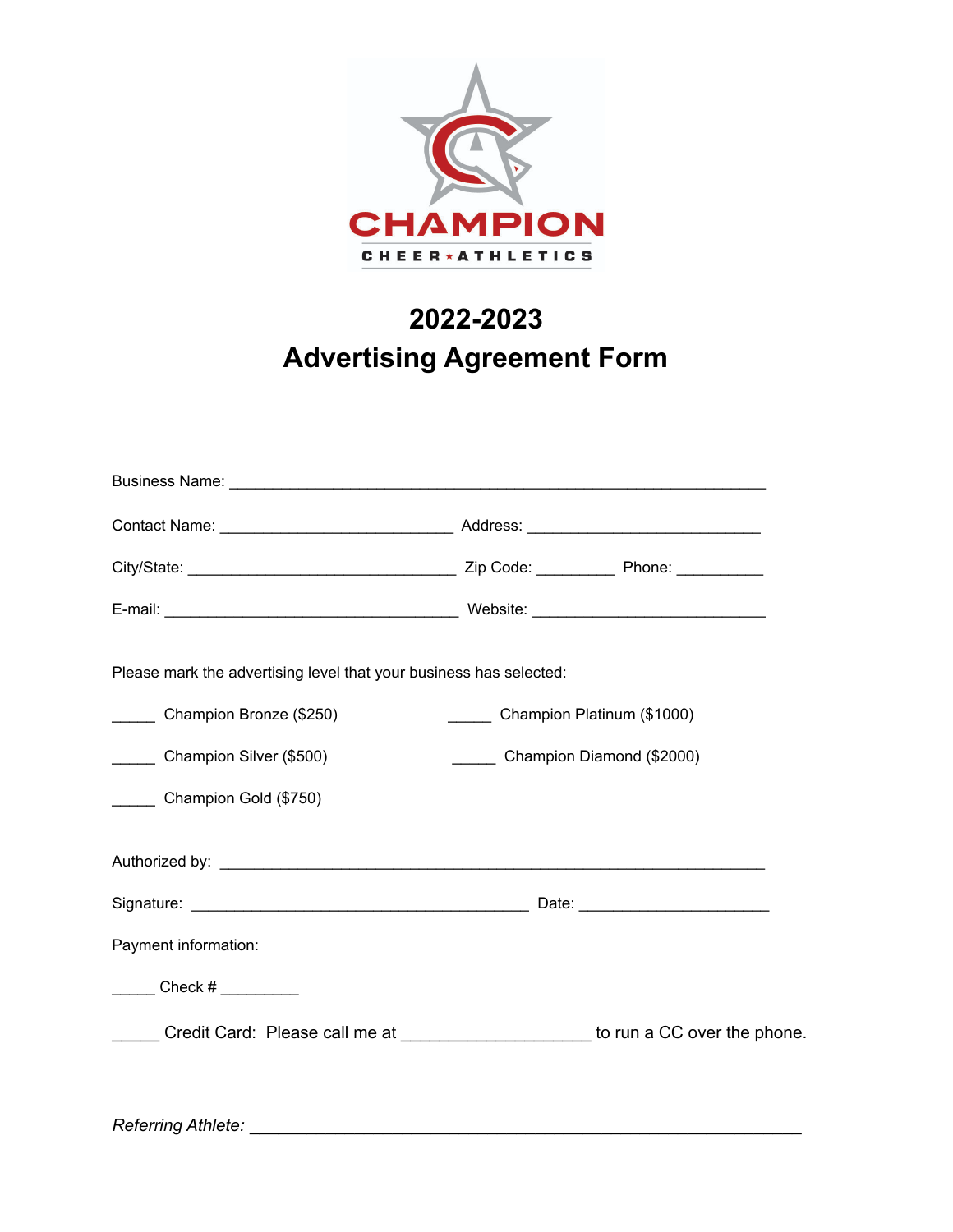# **ADVERTISING EXPLANATIONS**

#### **Champion Bronze:** (\$250)

- Name of business featured on the Champion Cheer Athletics website for one year.
- Your business recognized on social media (such as Facebook) at least one time for you to share.
- Your business name listed on our lobby "Thanks for your Support" poster for the entire year.

#### **Champion Silver:** (\$500)

- Name of business featured on the back of our Supporters T-Shirt which is worn regularly by all Champion athletes
- Name of business featured on the Champion Cheer Athletics website for one year.
- Your business recognized on social media (such as Facebook) at least one time for you to share.
- Your business name listed on our lobby "Thanks for your Support" poster for the entire year.

### **Champion Gold:** (\$750)

- Your small logo on our Sponsors banner hung in the Champion Cheer Athletics training facility
- Name of business featured on the back of our Supporters T-Shirt which is worn regularly by all Champion athletes
- Name of business featured on the Champion Cheer Athletics website for one year.
- Your business recognized on social media (such as Facebook) at least one time for you to share.
- Your business name listed on our lobby "Thanks for your Support" poster for the entire year.

### **Champion Platinum:** (\$1000)

- Your large logo banner hung in the Champion Cheer Athletics training facility, as well as displayed at our Kick-Off Event in the fall.
- Name of business featured on the back of our Supporters T-Shirt which is worn regularly by all Champion athletes
- Name of business featured on the Champion Cheer Athletics website for one year.
- Your business recognized on social media (such as Facebook). Champion has close to 2000 followers in the local Salem community. We will encourage our followers to support your business as you are a company that supports local athletics.

#### **Champion Diamond:** (\$2000)

- Your own logo banner hung in the Champion Cheer Athletics training facility and prominently displayed our our Kick-Off event in the fall.
- Your business listed on our schedule magnets that are handed out at our Kick-Off event in the Fall which is attended by close to 1000 people each year. Name of business featured on the back of our Supporters T-Shirt which is worn regularly by all Champion athletes
- Name of business featured on the Champion Cheer Athletics website for one year.
- Your business recognized on social media (such as Facebook). Champion has close to 2000 followers in the local Salem community. We will encourage our followers to support your business as you are a company that supports local athletics.